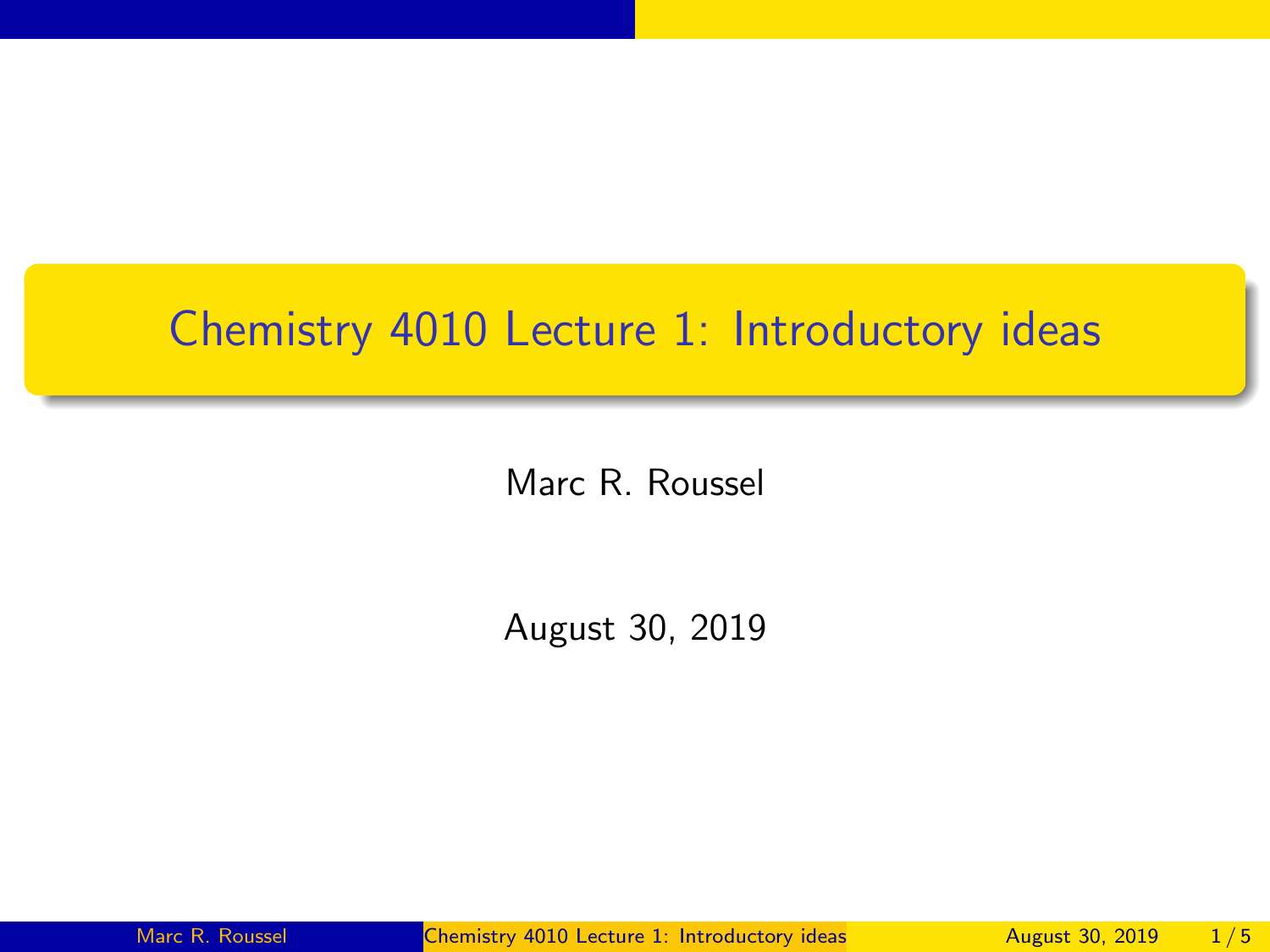Three ingredients:

- **1** Time
- <sup>2</sup> Variables that describe the state of the system (state variables)
	- The state variables define a state space.
	- The phase space contains all the variables needed to compute the time evolution (in principle, if not in practice).
	- The phase space is not always the same as the state space.
- **3** A rule according to which the variables evolve in time
	- The rule may not be known.
	- It can be deterministic or stochastic (random).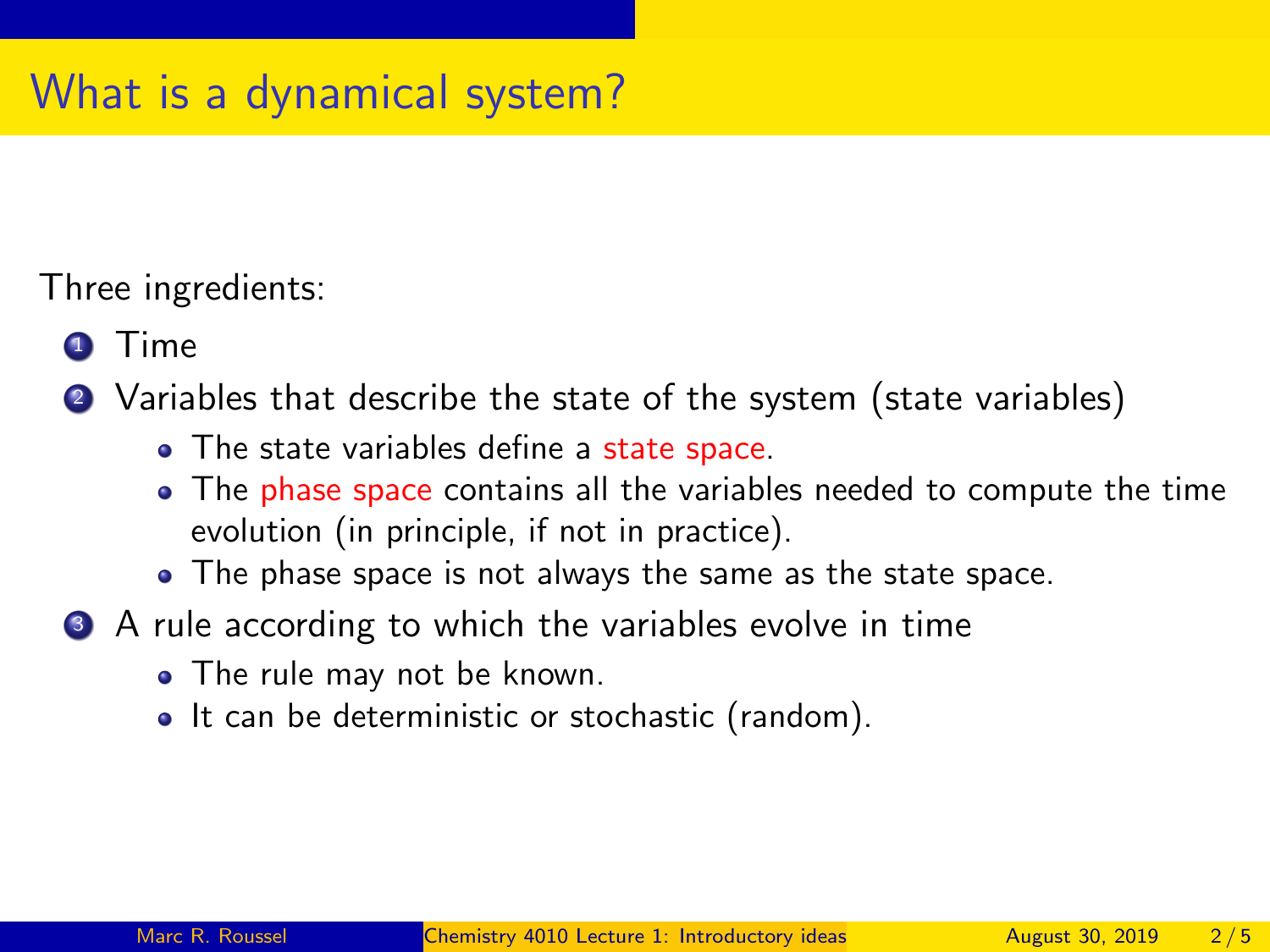## Examples of dynamical systems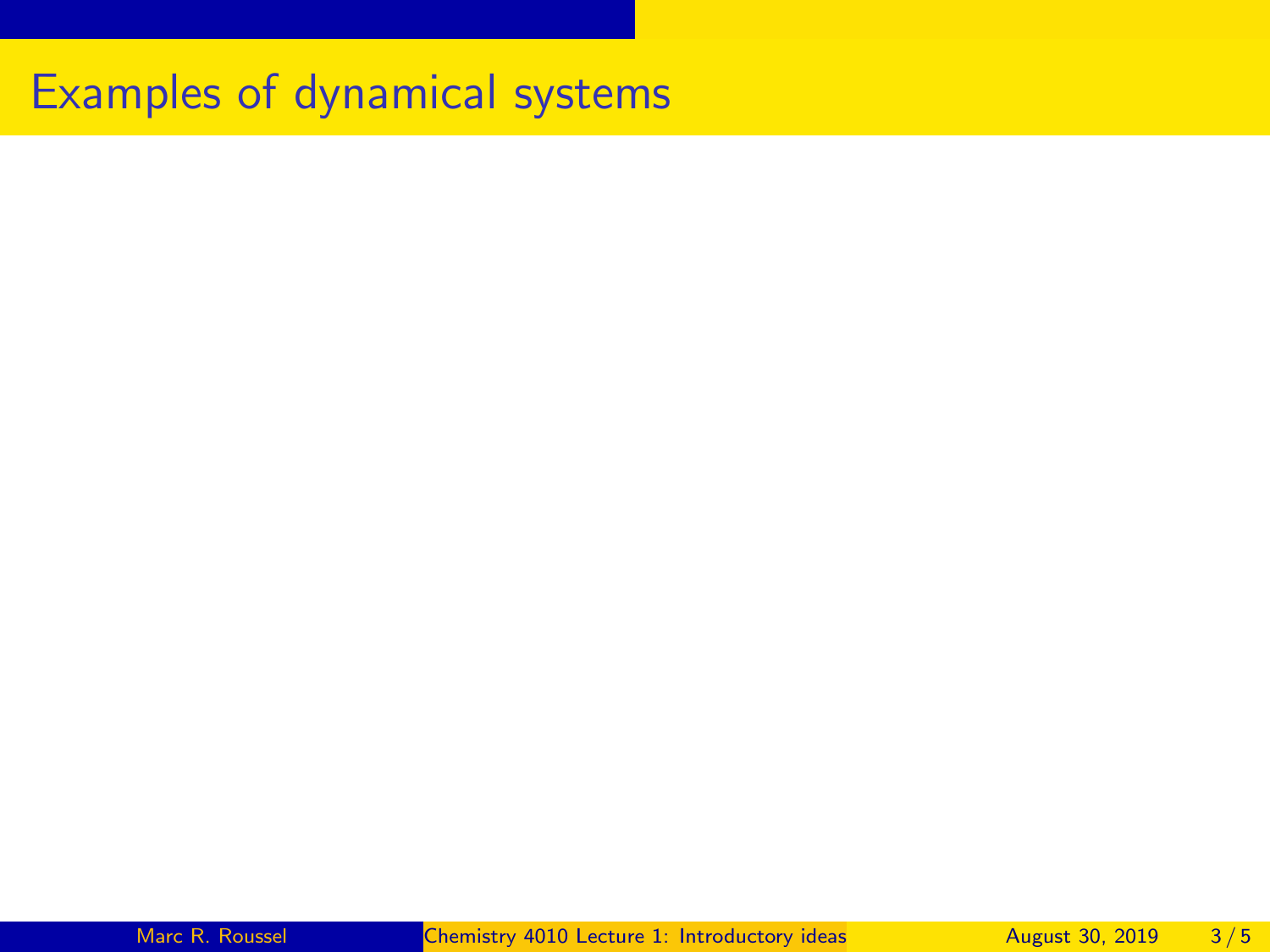## The time evolution operator

- $\bullet$  Suppose that we have a dynamical system whose state at time t is given by  $x(t)$ .
- The time evolution operator  $\varphi^t$  is defined by

 $\varphi^t x(0) = x(t)$ 

Paraphrasing, the time evolution operator moves time forward by t.

- The time evolution operator is often not explicitly known.
- $\varphi^0 x(0) = x(0)$ , so  $\varphi^0$  is the identity operator.
- $\varphi^t x(s) = x(t+s)$
- Consequently, in operator notation,  $\varphi(t+s) = \varphi^t \circ \varphi^s = \varphi^s \circ \varphi^t$ .